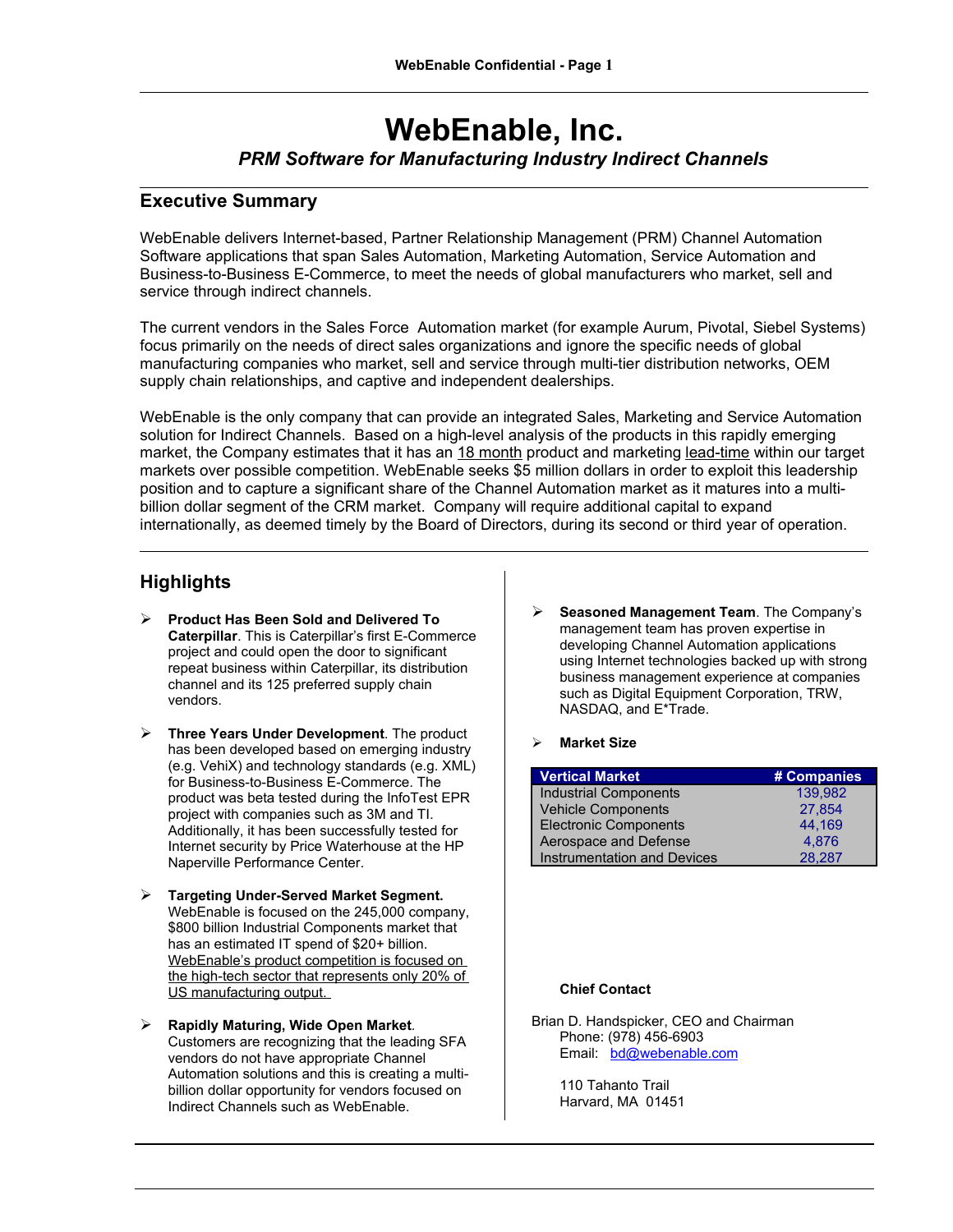$\begin{array}{c} \hline \end{array}$ 

# **Summary Financials**

|                                                           |               |               |              | WebEnable Projected P&L Statement 5 Years - 1999-2003 |              |
|-----------------------------------------------------------|---------------|---------------|--------------|-------------------------------------------------------|--------------|
| <b>Sales</b>                                              | 1999          | 2000          | 2001         | 2002                                                  | 2003         |
| <b>Sales Channel Automation Licenses</b>                  | \$160,000     | \$2,700,000   | \$9,022,819  | \$13,548,920                                          | \$19,719,648 |
| <b>Sales Channel Automation Maintenance</b>               | \$30,000      | \$500,400     | \$1,795,731  | \$3,403,594                                           | \$7,143,129  |
| <b>Marketing Channel Automation Licenses</b>              | \$0           | \$1,350,000   | \$6,315,973  | \$13,548,920                                          | \$19,719,648 |
| <b>Marketing Channel Automation</b><br><b>Maintenance</b> | \$0           | \$250,200     | \$1,257,011  | \$3,403,594                                           | \$7,143,129  |
| <b>Service Channel Automation Licenses</b>                | \$0           | \$450,000     | \$2,706,846  | \$6,774,460                                           | \$16,902,556 |
| <b>Service Channel Automation</b><br><b>Maintenance</b>   | \$0           | \$83,400      | \$538,719    | \$1,701,797                                           | \$6,122,682  |
| <b>OEM Infrastructure</b>                                 | \$0           | \$0           | \$0          | \$0                                                   | \$0          |
| <b>Consulting Services</b>                                | \$235,000     | \$960,000     | \$3,300,000  | \$6,450,000                                           | \$10,850,000 |
| <b>Total Sales</b>                                        | \$425,000     | \$6,294,000   | \$24,937,099 | \$48,831,285                                          | \$87,600,792 |
| <b>Total Cost of Goods Sold</b>                           | \$431,625     | \$1,353,988   | \$2,715,168  | \$3,904,553                                           | \$4,542,467  |
| <b>Gross Profit</b>                                       | (\$6,625)     | \$4,940,013   | \$22,221,931 | \$44,926,733                                          | \$83,058,325 |
| <b>Operating Expenses</b>                                 |               |               |              |                                                       |              |
| Sales & Marketing                                         | \$674,375     | \$4,292,475   | \$11,579,144 | \$19,730,315                                          | \$29,522,908 |
| Research & Development                                    | \$625,875     | \$2,454,788   | \$4,743,321  | \$8,581,079                                           | \$11,739,398 |
| G & A (without Depreciation)                              | \$517,920     | \$2,044,931   | \$3,632,309  | \$5,282,732                                           | \$6,338,124  |
| Depreciation                                              | \$46,000      | \$250,000     | \$476,000    | \$750,000                                             | \$974,000    |
| <b>Total Operating Expenses</b>                           | \$1,864,170   | \$9,042,194   | \$20,430,774 | \$34,344,126                                          | \$48,574,430 |
| <b>Income From Operations</b>                             | (\$1,870,795) | (\$4,102,181) | \$1,791,157  | \$10,582,606                                          | \$34,483,895 |
| Interest Income                                           | \$0           | \$0           | \$0          | \$0                                                   | \$0          |
| <b>Interest Expense</b>                                   | \$0           | \$0           | \$0          | \$0                                                   | \$0          |
| <b>Income before Taxes</b>                                | (\$1,870,795) | (\$4,102,181) | \$1,791,157  | \$10,582,606                                          | \$34,483,895 |
| Taxes on Income                                           | (\$602, 182)  | (\$1,271,220) | \$748,162    | \$3,739,760                                           | \$11,701,105 |
| <b>Net Income After Taxes</b>                             | (\$1,268,613) | (\$2,830,961) | \$1,042,995  | \$6,842,846                                           | \$22,782,789 |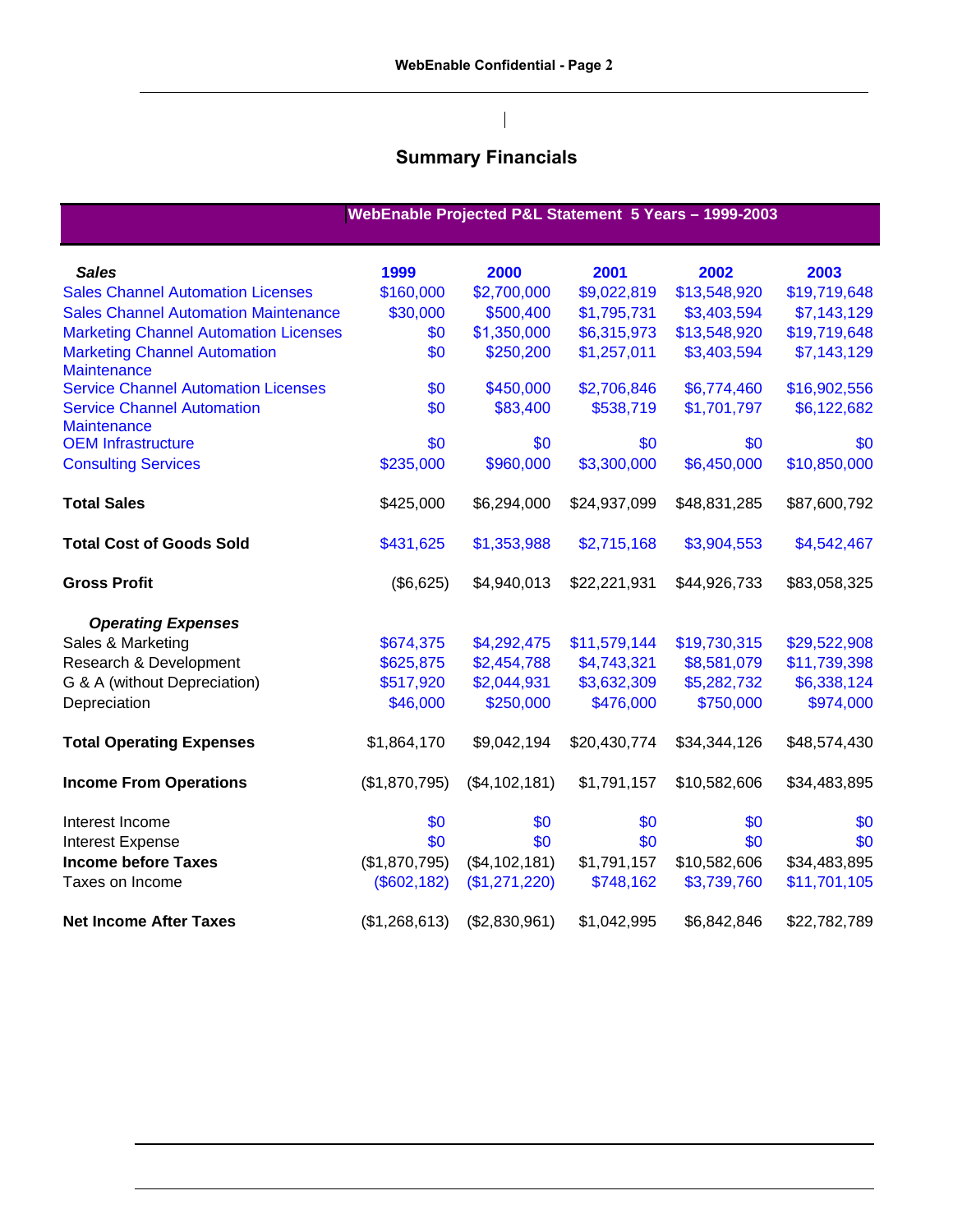# **1) The Opportunity: Sales Channel Automation meets E-Commerce**

WebEnable delivers Internet-based Channel Automation applications that span Sales Channel Automation, Business-to-Business E-Commerce, and Supply Chain integration to meet the needs of global manufacturers who market, sell and service through indirect channels. As the vendor with the clearest and most-complete product vision, WebEnable expects to drive the definition of Channel Automation and capture a significant share as it matures into a multibillion dollar segment of the Front Office Automation market.

The Front Office Automation market is one of the hottest enterprise software markets with annual sales in excess of \$2 billion and projected growth of 50% CAGR for the next three to five years (Adams, Harkness & Hill, 1998). However, the leading vendors in this market (for example, Aurum, Clarify, Pivotal, Siebel Systems and Vantive) focus almost exclusively on the needs of direct sales organizations and largely ignore the needs of those organizations who market, sell and service through channels. This is a market opportunity that WebEnable will address.



# **Sales Channel Automation Segment of Front Office Automation Market**

Based on an analysis of companies within our target Industrial Components market (SIC Codes 3411 to 3873), our core market comprises over 22,000 companies that are \$100 million or larger in revenues and over 10% of these companies (2,675) are \$1 billion or larger in revenues (InfoUSA 1999).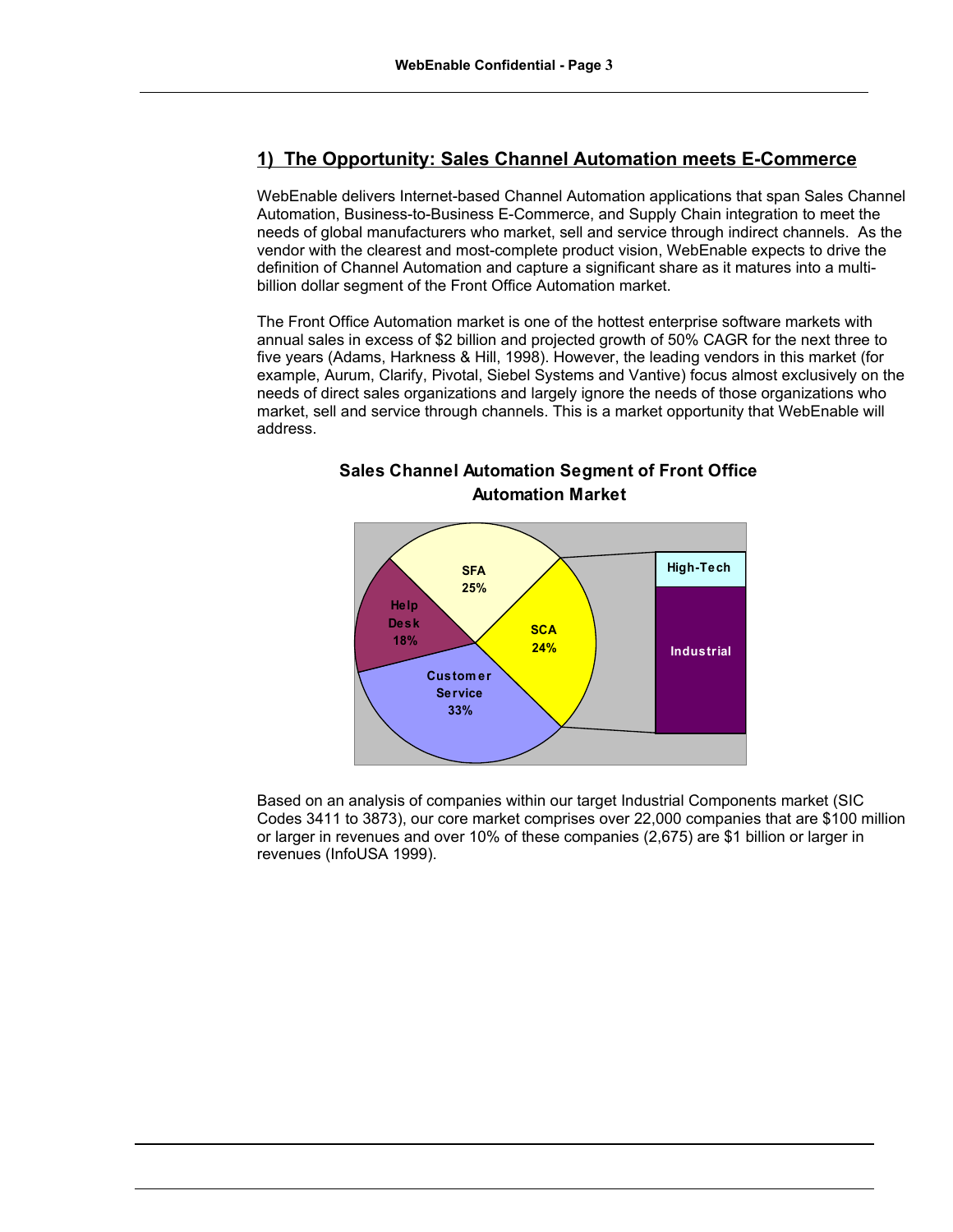#### **Sales Channel Automation**

1-to-1 Marketing Product Catalog Order Entry Order Fulfillment & Status Supplier Management Distributor Management Customer Management Contact Management Opportunity Management Shipping Management Mis-ship Management Back Order Management RMA Management Warrantee Management Billing Management Invoice Management Sales History & Analysis Engineer-to-Order **Configurator** 

#### **Marketing Channel Automation**

1-to-1 Marketing Management Product Management Supplier Management Distributor Management Opportunity Management Problem Management Training Management Program Management Campaign Management Price Plan Management Sales History & Analysis Content Revision Management International Content Mgmt Suggestion/Requirement **Mgmt** Product Launch & Announce

**Service Channel Automation**

1-to-1 Marketing Product Catalog Customer Management Billing Management Invoice Management Parts Management Warrantee Management Problem Management Training Management Maintenance Management Diagnostics Management Machine Management



Service Management Service Team Management

#### **Integration Servers**

Email EDI ERP **CORBA** CPFR **Notes OBI Workflow**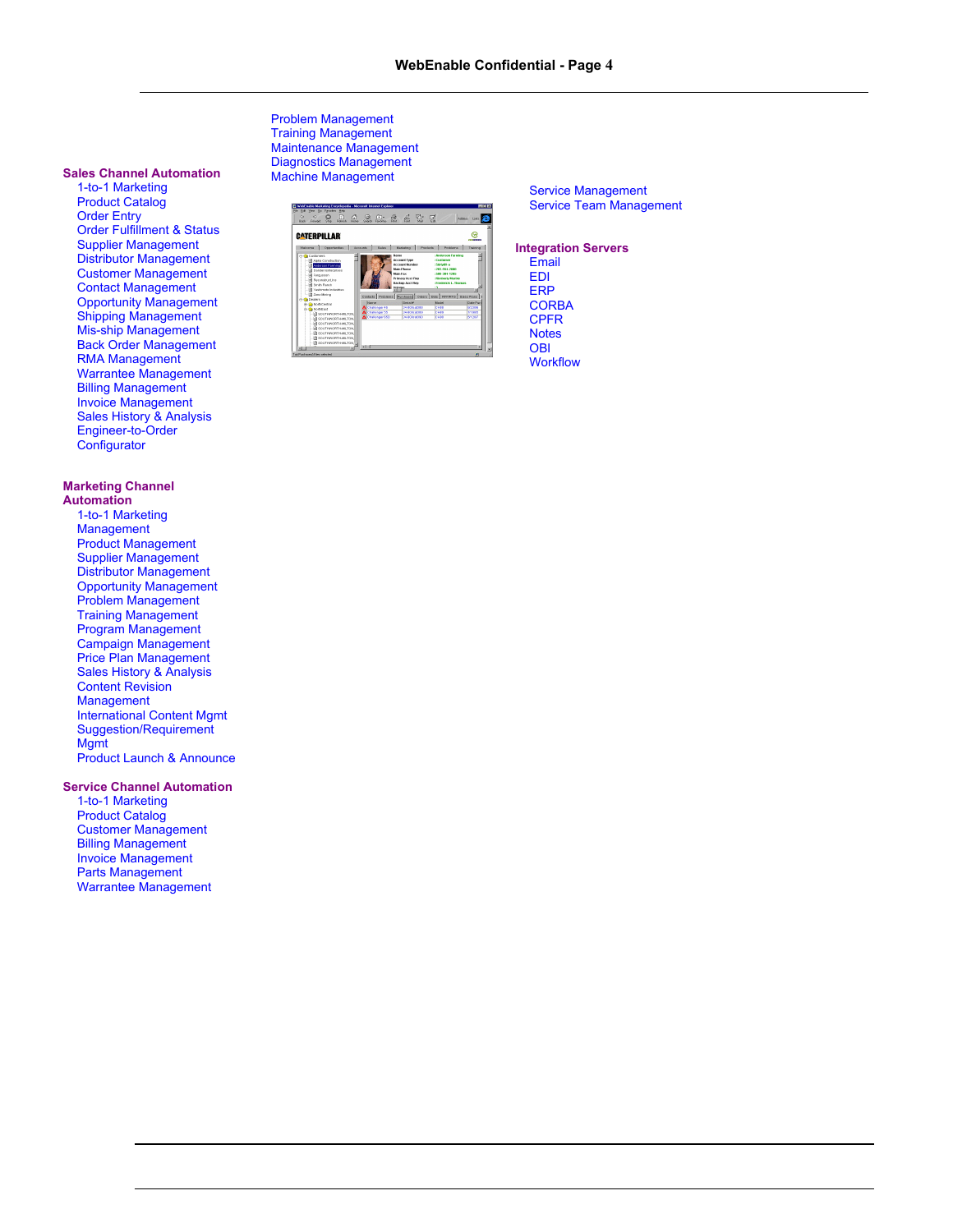# **2) WebEnable's Products**

WebEnable is delivering Sales, Marketing and Service Channel Automation solutions to the global manufacturing market. The WebEnable Sales Channel Automation system allows Channel Sales Executives to manage sales through indirect channel partners, internal direct sales and end-customer Internet sales while managing and easing channel conflicts. The WebEnable Marketing Channel Automation system allows Channel Marketing Executives to deliver and manage a wide range of multinational and multi-lingual product marketing information while<br>collecting critical collecting customer and market information from channel trading partners. The WebEnable Service Channel Automation system allows Channel Service Executives to<br>deploy standard standard diagnostic, maintenance and service information while collecting product problem and warrantee information.

Version 1.1 of our product is presently being implemented with two customers (Caterpillar's Parts and Services Group and the Ridge Tools division of Emerson Electric). Version 1.2 is targeted

for Controlled Release in Q4, 1999. These products are based on the following application and infrastructure products:

|                         | <b>Product</b>                                                                                                                                         | <b>Version</b>               | <b>Availability</b>                                     |
|-------------------------|--------------------------------------------------------------------------------------------------------------------------------------------------------|------------------------------|---------------------------------------------------------|
| <b>Applications:</b>    | WebEnable Sales Channel Automation                                                                                                                     | 1.1                          | Now                                                     |
|                         | WebEnable Marketing Channel Automation                                                                                                                 | 1.2                          | Q4 1999                                                 |
|                         | WebEnable Service Channel Automation                                                                                                                   | 1.3                          | H <sub>1</sub> 2000                                     |
| Servers:                | WebEnable Secure Application Server<br>WebEnable Secure Synchronization Server<br>WebEnable EDI Integration Server<br>WebEnable ERP Integration Server | 1.1<br>1.1.1<br>1.1.1<br>1.3 | <b>Now</b><br>Q3 1999<br>Q3 1999<br>H <sub>1</sub> 2000 |
| <b>Developers Kits:</b> | WebEnable Software Developers Kit (SDK)<br>WebEnable Content Developers Kit (CDK)                                                                      | 1.3<br>1.3                   | H <sub>1</sub> 2000<br>H <sub>1</sub> 2000              |
|                         | ල<br>CATERPILLAR<br>an <del>an a</del>                                                                                                                 |                              |                                                         |



Once this initial product line is complete, WebEnable plans to develop add-on products that meet the specific requirements of vertical markets such as Construction Tools, Machine

Tools, Automotive, Trucking, Heavy Equipment, Aerospace, Electronic Components, and Defense.

In addition to developing products that meet the needs of global manufacturers within these vertical markets, WebEnable is also considering how we meet the needs of the mid-market and SMB sectors within these verticals. We are developing packaging options that would enable us to reach the smaller participates at the extremes of the supply and distribution chains by selling through Value-Added Resellers, partnering with Application Service Providers to offer subscription-based services and partnering with market-specific Internet Commerce Portals.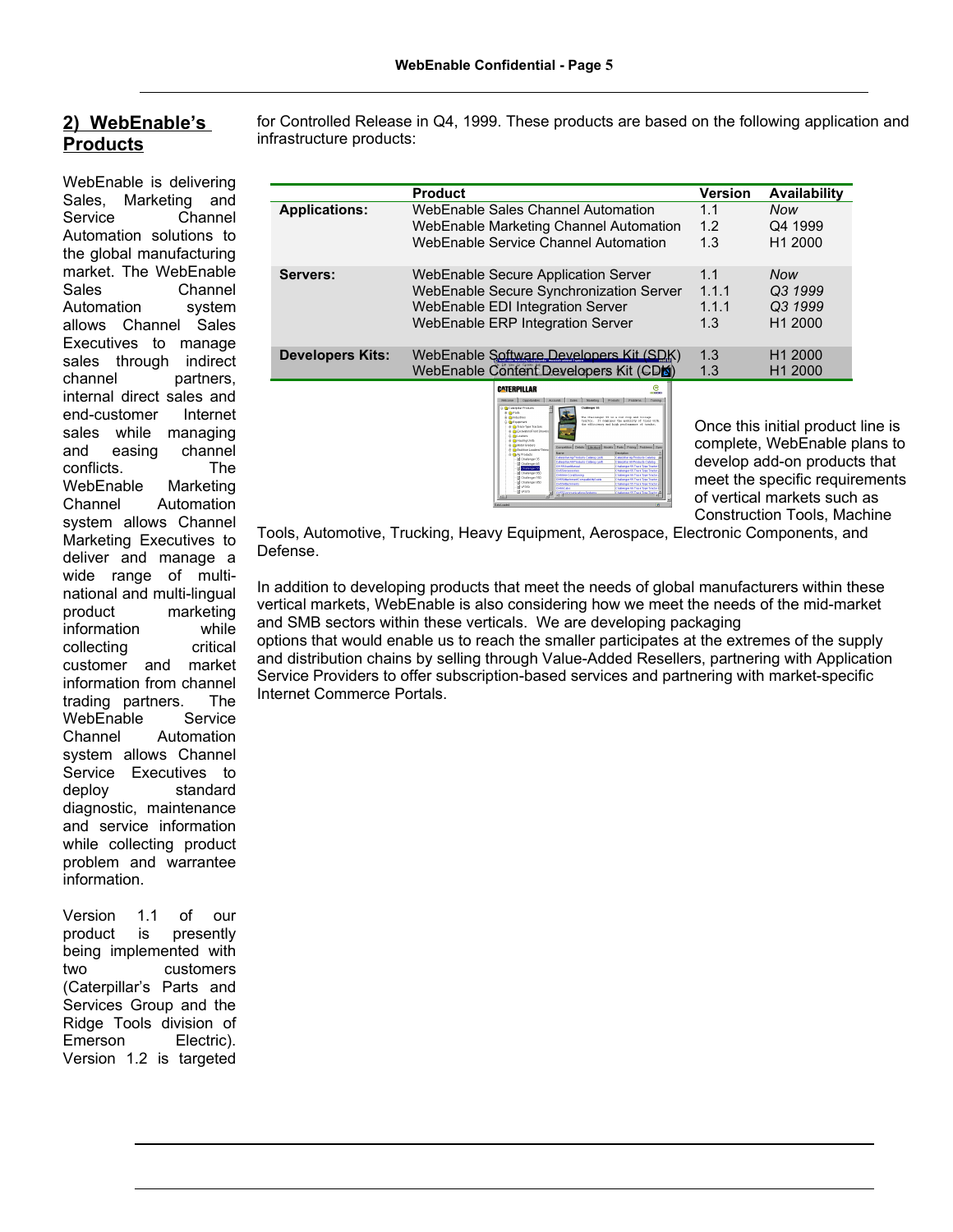# **2.1) WebEnable Product Benefits**

WebEnable's Sales Channel Automation products:

- $\triangleright$  meet the specific needs of the participants
- of the entire indirect channel sales process
- by integrating sales, marketing and service information
- across the entire distribution/supply chain

#### **Indirect Sales Participants**

**Product Managers Marketing Managers Fulfillment Managers Channel Managers Account Managers Logistics Managers Purchasing Managers Specifying Engineers Customers**

**HOT Technology**

**Java 1.2 Applets, Servlets Swing JFC Java Plug-in Hybrid Object-Relational JDBC/ODBC RMI / IIOP CORBA XML-driven GUI CPFR EDI OBI OAGIS (ERP) Collaborative Engineer-to-Order**

**Increased Sales** – by targeting training, information and promotions at their distributors' sales, marketing and service personnel on a one-to-one basis, WebEnable enables a bettertrained, better-informed and more motivated distribution chain.

**Improved Customer Service and Retention –** by being able to respond more quickly with more up-to-date information, WebEnable enables greatly improved customer service through their distributors.

**Enhanced Customer Feedback** – by capturing and distributing customer information throughout the supply and distribution chain, WebEnable enables the capture of market information and customer feedback to drive, for example, the product design process.

**Active Management** –by supporting the timely collection of critical business information on sales situations, customer problems, product problems and distributor performance WebEnable enables the active management of the sales, marketing and service processes across their partners.

**Cost Savings** – by providing easily accessible, web-based product, pricing and servicing information, WebEnable reduces the need for costly, printed catalogs and communications. This enables manufacturers to reduce the people, time and money spent servicing repetitive requests for basic information.

# **3) Architecture and Technology**

WebEnable has been designed and developed by an engineering team with a combined 120 years experience developing distributed Internet-based enterprise applications.

**Architecture** - WebEnable's product has been designed to scale and to provide a fast, stable environment to even the largest global corporations. This has been achieved by implementing WebEnable's n-tier client-server products as 100% Pure Java Applets and Servlets. They have been developed using Java version 1.2 and Sun's *Swing* Java Foundation Class (JFC) library.

**Browser Independent** - WebEnable's Applets will work with any browser that supports the Java Runtime Environment 1.2 or with any Netscape or Microsoft browser using the Sun Java Plug-in. Our browser-based, XML driven GUI allows Rapid Application Development for new product development by WebEnable and development partners, and ease of customization by our integration partners and customers.

**Vendor Independence** - The WebEnable Servlets integrate with Netscape's Enterprise Server, Microsoft's Internet Information Server, Apache Web Server and Sun's Jeeves Server. WebEnable implements a hybrid object-relational database schema on most relational databases accessible through JDBC/ODBC. The client-server protocol is based on HTTP and RMI to access and invoke reusable, Network Business Objects.

**Standards Independence** - The WebEnable Synchronization Server supports XML, EDI, OBI, CPFR, OAGIS (EPR) in addition to the WebEnable Server-to-Server Synchronization protocol. The WebEnable architecture is RMI and CORBA compliant.

**Security –** WebEnable's security features ensure that channel partners are able to access information appropriate to their relationship with the supplier (e.g. per partner price plans and exclusive product offerings) while protecting sensitive information from their sales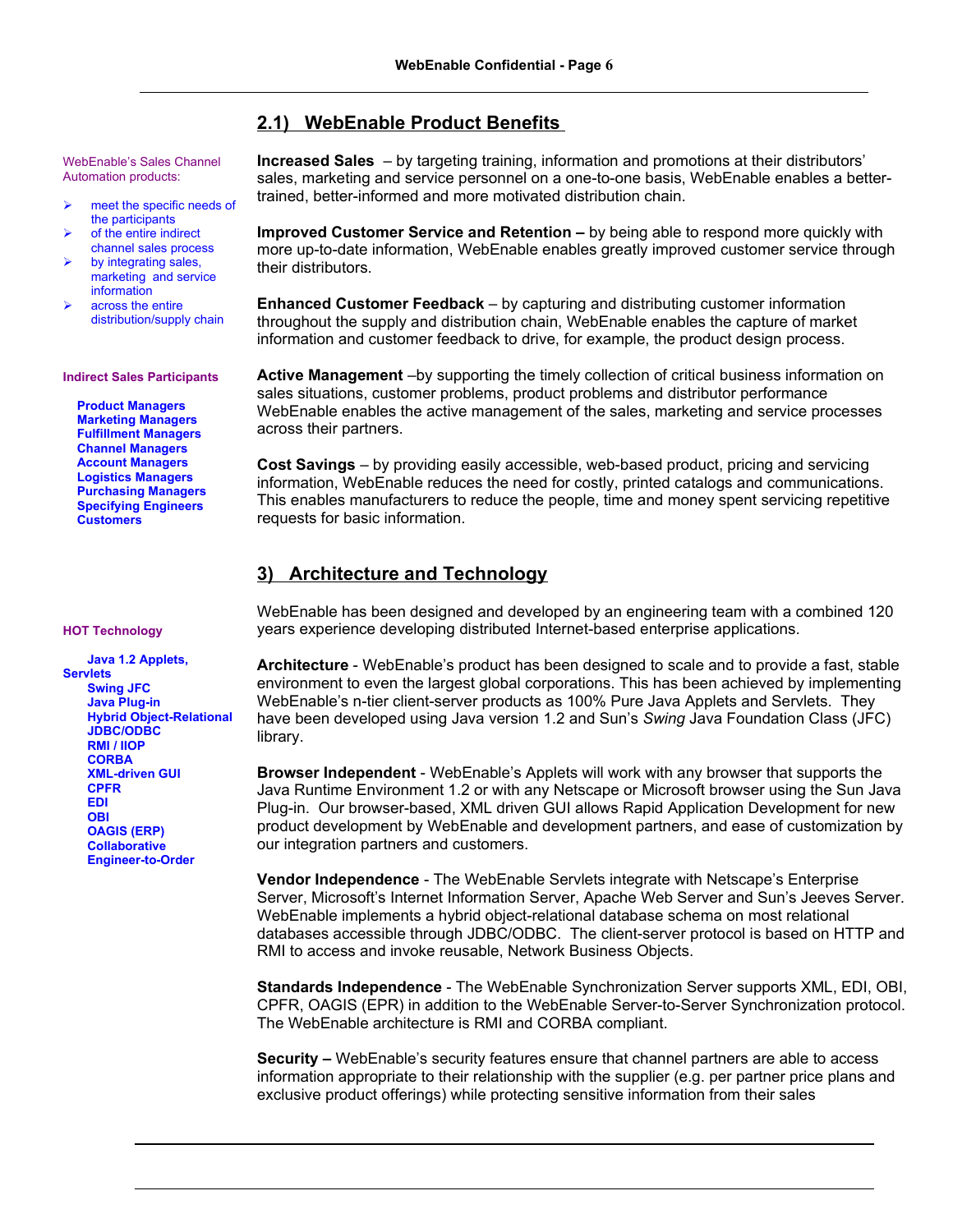**Integration –** WebEnable's Integration Server architecture provides pre-defined integration for most common APIs and Protocols. WebEnable exploits the dominance of EDI for integration with a broad range of back office legacy systems. WebEnable is supporting the new XMLbased interfaces being defined for ERP, Workflow, PDM, etc.



*Sales, Marketing and Service Information Flow through Integration APIs and Protocols*

## **4) WebEnable Business Strategy**

WebEnable's business strategy is to build a strong product company that goes to market through a direct sales organization making extensive use of third party resources in areas such as implementation in order to develop a rapidly scaleable business model.

#### **Market Focus - Industrial Components Companies**

WebEnable's Channel Automation product meets the sales, marketing and service needs of discrete manufacturers and is initially focused on the Industrial Components markets which supply the Automotive, Aerospace, Construction Equipment and Defense vertical markets. Manufacturers in these markets have similar needs, similar distribution strategies, and, often, common distribution and supply networks.

#### **Market Access – Design Partner Program and Industry Joint Ventures**

**Design Partner Program** - WebEnable has created the Design Partner Program to engage the thought and technology leaders in these vertical markets in the design of solutions for their industry. Members of the WebEnable Design Partners Program provide feedback on product plans, are given early access to products and receive license discounts for their participation.

**Industry Joint Ventures** - WebEnable is exploiting consortium-driven, industry-specific, technology projects to access vertical market thought and technology leaders. For example, participation in the InfoTest Enhanced Product Realization project provided access to Caterpillar, 3M and HP, resulting in our first sale to Caterpillar's Parts and Services Group. WebEnable will continue to use joint ventures to access additional markets and gain valuable market-specific references to support our sales efforts.

| Joint Venture Project | <b>Markets</b>               | <b>Participants</b>  | Venue           |
|-----------------------|------------------------------|----------------------|-----------------|
| <b>FPR</b>            | Heavy Equipment, Electronics | Caterpillar, 3M, TI  | <b>InfoTest</b> |
| VehiX                 | Automotive, Heavy Equipment  | Caterpillar, Emerson | SAF             |
| ConstruX              | <b>Construction Tools</b>    | Caterpillar, Ridge   | TRD             |
| RosettaNet            | Electronics, PC              |                      | RosettaNet      |

**Construction Tools Machine Tools Electronics Automotive Trucking Construction Equipment Aerospace Defense**

**Channel Automation for Manufacturers of Industrial**

**Components for:**

#### **These verticals have similar:**

**Supply Chains OEM Relationships After-market Distribution**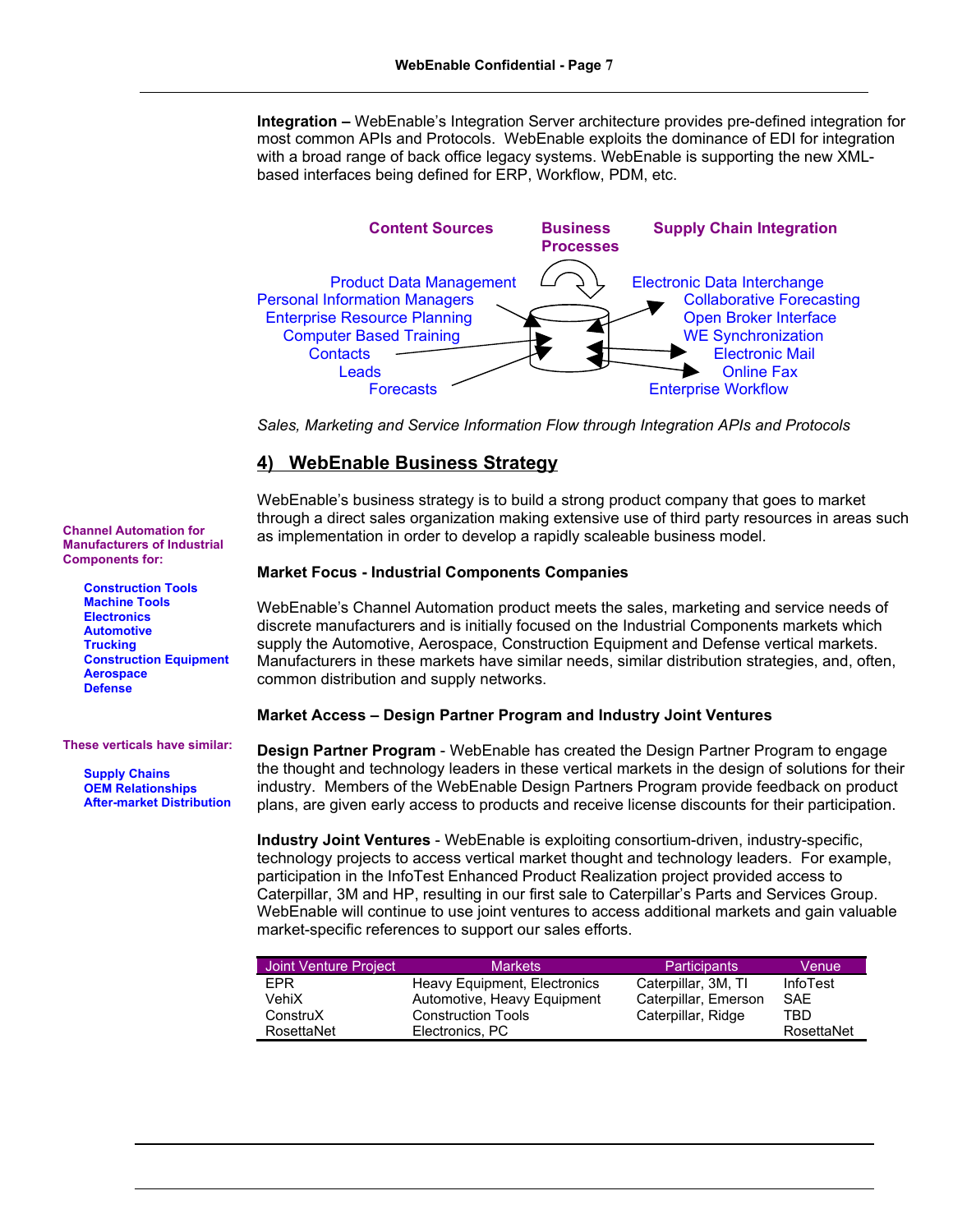#### **Market Penetration – Strategic Alliances**

To provide effective solutions to our customers, WebEnable must be able to integrate our products with a wide range of application and infrastructure products from other vendors. At the product level, WebEnable is developing interfaces that support multiple information exchange and integration protocols. At the business level, we will build leverageable Strategic Alliances that enable us to more rapidly penetrate target markets than we would be able to do ourselves. Strategic Alliances will be targeted with companies such as ERP and Supply Chain Vendors, Enterprise Application Integration Vendors, and EDI Vendors as well as infrastructure and platform vendors such as IBM, Microsoft, Netscape, and Sun Microsystems. Additionally, we will look at Strategic Alliances that allow us to extend our sales model into areas such as offering our product on an Application Hosting basis.

#### **Sales Strategy – Direct Sales in partnership with Systems Integrators**

WebEnable's initial customers will be predominantly global manufacturing companies with revenues in excess of \$1 billion. Within this target company base, WebEnable will target "Anchor Accounts" such as Caterpillar to whom we have already made a sale. Success within these accounts will enable us to leverage the "pull" of these companies within their divisions and across their distribution and supply chains. Our first project with Caterpillar, for example, opens up a market of over 125 major Construction Tools suppliers, 10 Caterpillar distributors and 6 other Caterpillar divisions.

We will sell our products through a direct sales group supported by Systems Integration partners who will provide implementation, integration and customization services in partnership with WebEnable's Client Services organization. These Systems Integration partners will be predominantly Big Five and large-scale integrators who have the access, resources and experience to leverage WebEnable within our target accounts. As our business model develops, some of these relationships may develop into Value-Added Reseller partnerships, especially in international markets.

#### **Pricing Strategy**

WebEnable's pricing model is based on Application Module and Infrastructure Server Licensing basis plus per concurrent user pricing. Typical configurations and prices are anticipated to be as follows:

| <b>Customer</b> | <b>Application Licenses</b>                                                                   | <b>Server Licenses</b>                                                                  | <b>User Licenses</b>   | Total \$  |
|-----------------|-----------------------------------------------------------------------------------------------|-----------------------------------------------------------------------------------------|------------------------|-----------|
| <b>Division</b> | Sales Channel Automation                                                                      | Secure Application Server                                                               | $50 \text{ @ } $1,000$ |           |
|                 | \$50,000                                                                                      | \$50,000                                                                                | \$50,000               | \$150,000 |
| Regional        | Sales Channel Automation                                                                      | Secure Application Server<br><b>Synchronization Server</b>                              | 250 @ \$800            |           |
|                 | \$50,000                                                                                      | \$100,000                                                                               | \$200,000              | \$350,000 |
| Global          | Sales Channel Automation<br><b>Channel Automation Marketing</b><br>Service Channel Automation | Secure Application Server<br><b>Synchronization Server</b><br><b>Integration Server</b> | 1000 @ \$500           |           |
|                 | \$150,000                                                                                     | \$150,000                                                                               | \$500,000              | \$800,000 |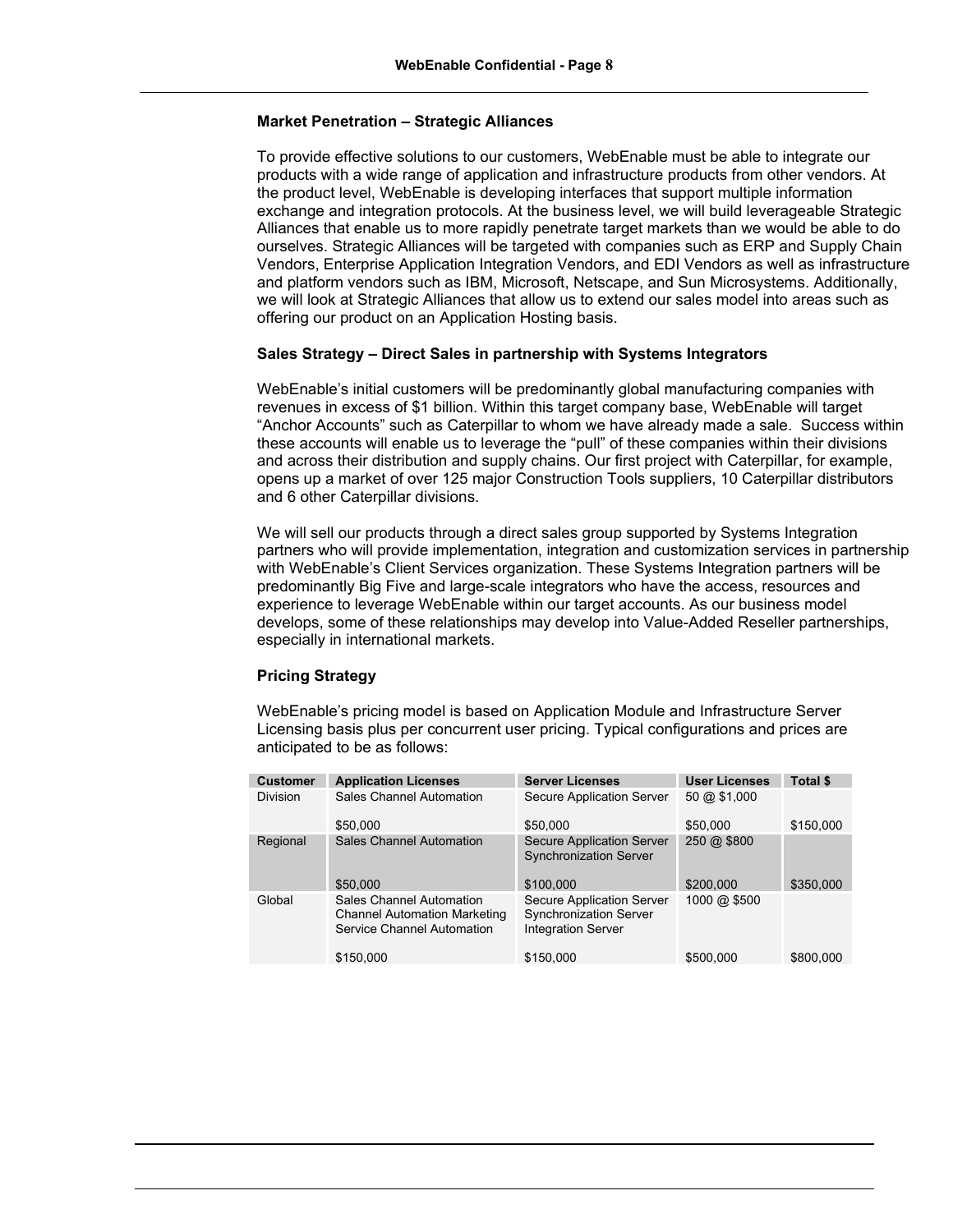### **Product and Services Mix**

WebEnable is not in the business of systems integration and our business model is therefore based on an 80:20 product to services mix. However, we recognize the paramount need to develop highly satisfied, referenceable customers and we will therefore "own" initial implementation and integration contracts. Our model will be to engage our Systems Integration business partners in these projects on a mentored basis with a view to transferring our knowledge to these partners and enabling them to complete future projects independently. We believe that this will be an attractive model to Systems Integrators as our product has the potential both to enable rapid deployment of highly functional solutions where time-to-market is critical and to open up significant integration and customization opportunities.

# **5) Competition and Competitive Advantages**

WebEnable believes we have the most complete product vision and the strongest applicationlevel and technical functionality in the Channel Automation market. Our target market has traditionally had to turn to internal IT Departments or Systems Integrators for solutions on the scale that WebEnable delivers. We believe that IT Departments and SIs such as the Big Five, IBM Global Services and USWeb/CKS will remain our major competition. With both IT Departments and Systems Integrators, our strategy will be to partner rather than to compete. We believe that this strategy will succeed because end-user customers are demanding timeto-market, robust and scaleable performance that only a product-based solution can deliver. We believe that most integrators recognize this reality and we will make it attractive for them to partner with WebEnable.

We have identified Allegis, ChannelWave and Webridge as being our closest functional competitors. These companies offer products that are mid-market in functionality and they are focused on marketing these products primarily to technology companies. Additionally, these products do not support Marketing or Service automation, therefore companies who need more than Sales Channel Automation solution will be forced to implement a multi-vendor solution. Our broader functionality and channels focus will also enable WebEnable to beat out competition from predominantly direct sale oriented SFA vendors such as Siebel Systems and Pivotal.

Additionally, WebEnable offers the following competitive advantages:

**Business Knowledge** – Our deep knowledge of channel sales issues in such areas as cybermediation solutions has been cited by both customers and partners as their reason for working with us over our competition.

**Fully Integrated Solution –** WebEnable is the only vendor who can offer a Channel Automation solution that meets the real world need of global manufacturers for an integrated view of their distributors' sales, marketing and service activities.

**Pre-Defined Integration** – WebEnable's Integration Server technology recognizes the need to integrate with existing EDI, ERP and legacy applications to support tasks from populating Product Catalogs, through exchanging information at the EDI level to creating seamless business processes around the emerging XML standard.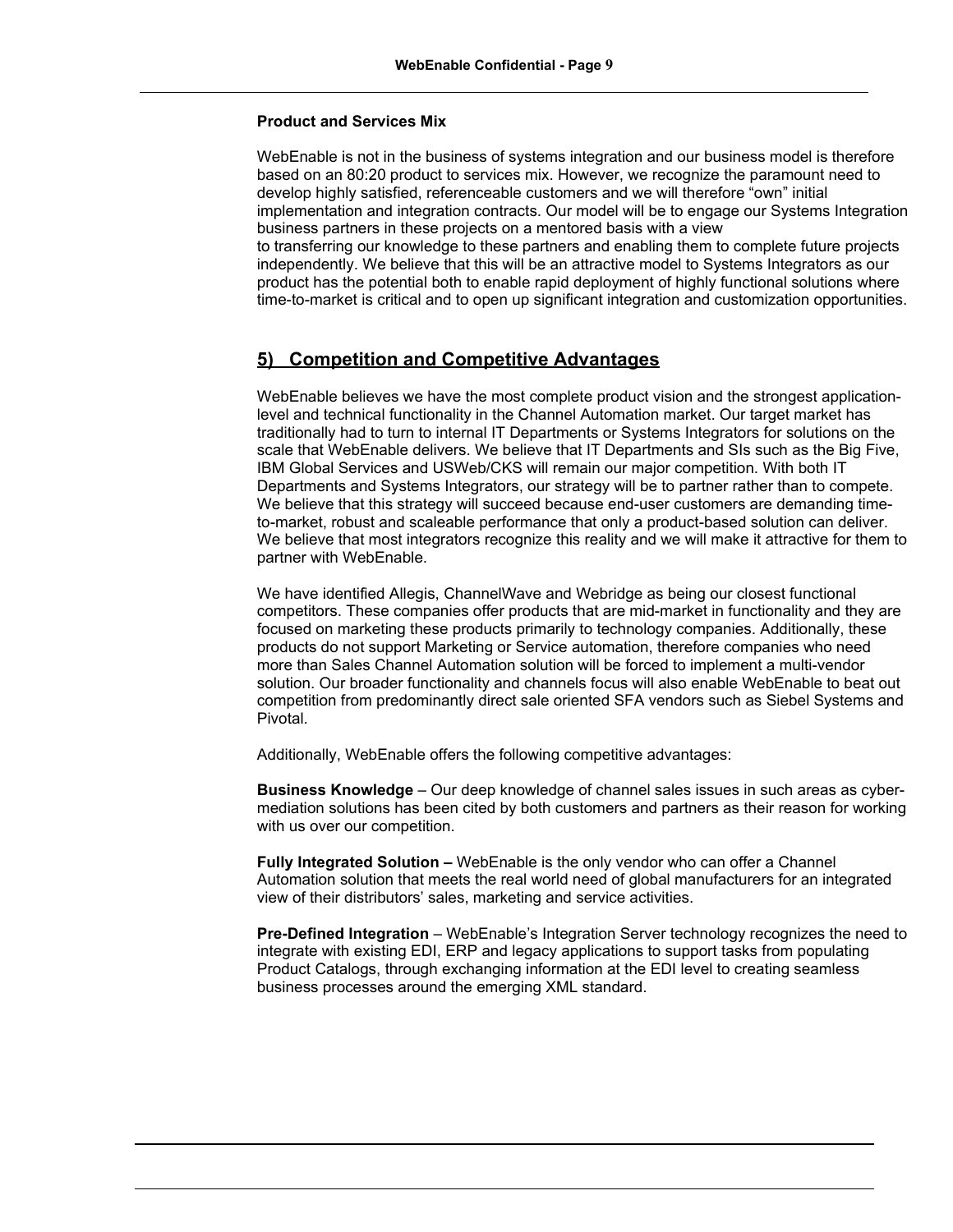**Vendor Independent, Standards Compliant** – WebEnable has worked with technical and industry standards bodies (for example, InfoTest, VehiX and Rosettanet) to ensure that our product is compliant with emerging industry standards (for example, XML, Java and CORBA)

**Globalized and Localizable –** WebEnable's product has been designed to support the needs of large-scale global manufacturers and to support unlimited local languages, currencies, local taxes, duties, etc.

## **6) Management Team**

**CEO – Brian D. Handspicker** is a Channel Automation expert, having developed one of the first integrated Sales Force Automation solutions for Pfizer Pharmaceuticals in 1978. Over the past two decades Mr. Handspicker has led joint venture and Internet application development efforts at Prime Computers, Banyan Systems and Digital Equipment Corporation.

#### **VP Sales** – **Open**

**VP Marketing - Robert Ferri** is a Communications and Marketing expert focused on Financial Services Electronic Commerce. Prior to his involvement with WebEnable, Mr. Ferri launched the Marketing and Corporate Communications groups for NASDAQ, Montgomery Securities, and E\*Trade.

**VP Engineering - Jon Coleman** is a senior Software Development professional with deep expertise in the area of distributed application software development gained through almost twenty years of experience at Digital Equipment Corporation, TRW, and Charles Stark Draper Laboratory.

# **7) Board of Advisors**

**Frank Dodge** – Founder, McCormack & Dodge; Entrepreneur in Residence, Babson College

**Jeff Timmons** - Distinguished Professor of Entrepreneurship, Babson College

**Don Lupfer** – President, Lupfer & Associates; Former head of TRW Electronics distribution

**Harry Schult –** Retired Partner, Ernst & Young

**Sebastian H.R. Oghlidos** – Managing Partner, Venture Creation

**Ken Kuna** – Retired VP Ford Motor Company; Former General Manager Ford Glass